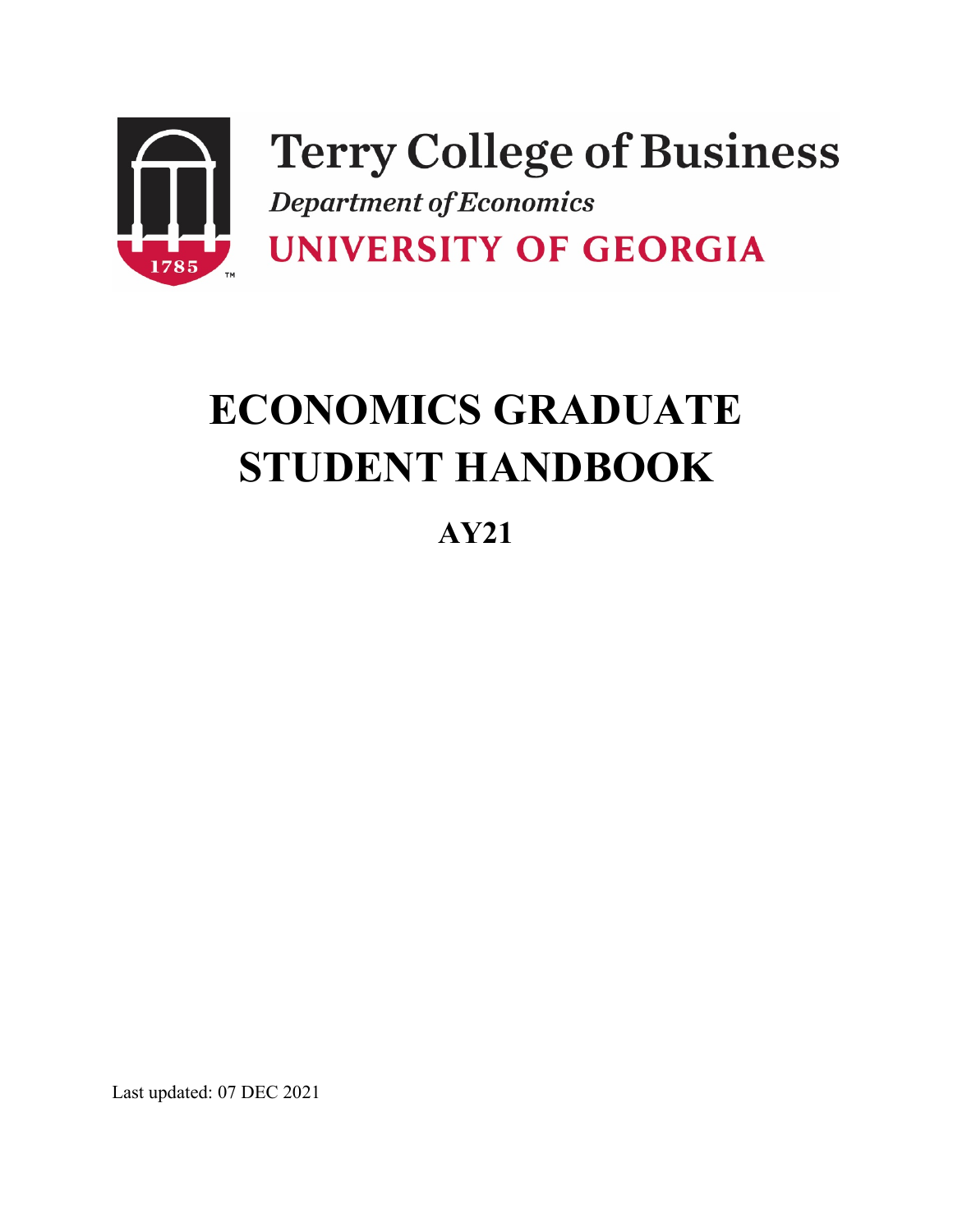# **Table of Contents**

- 1. [Program Overview](#page-2-0)
- 2. [Plan of Study](#page-3-0)
- 3. [First Year](#page-6-0)
- 4. [Second Year](#page-8-0)
- 5. [Third Year](#page-11-0)
- 6. [Fourth Year and Beyond](#page-14-0)
- 7. [Job Market Year](#page-16-0)
- 8. [Obtaining the Master's Degree](#page-18-0)
- 9. [Financial Support](#page-19-0)
- 10. [Dismissal Policy](#page-20-0)
- 11. [Other Resources and Useful Information](#page-22-0)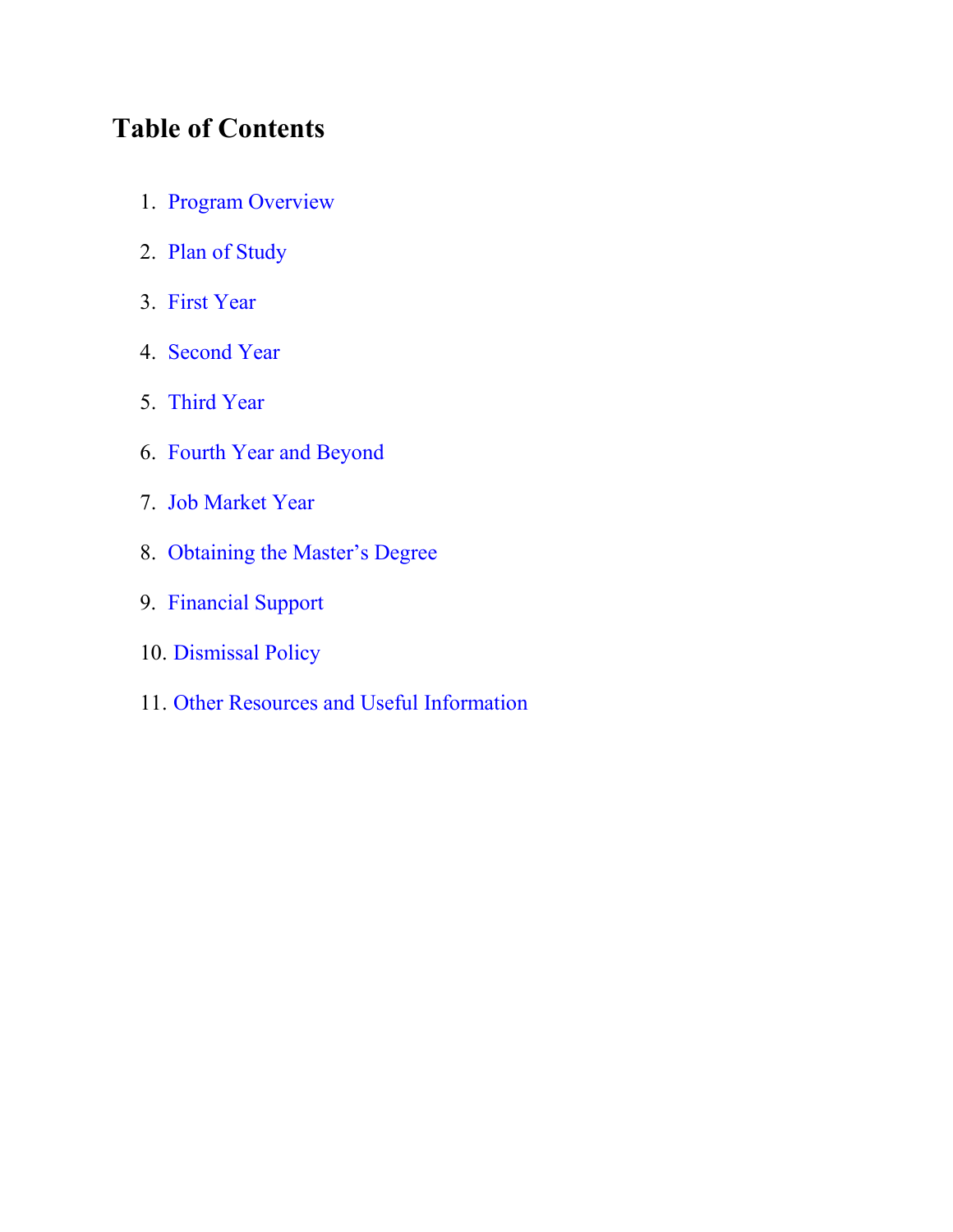## <span id="page-2-0"></span>1. Program Overview

The PhD program in Economics provides in-depth, rigorous training in the theory and application of Microeconomics, Macroeconomics, and Econometrics. Entering students aim for research and teaching careers in academia or research-oriented positions in government, consulting, or private industry. Faculty members work closely with PhD students, generating a collaborative, stimulating intellectual environment.

Students generally complete basic coursework during the first two years. In the first year, students take core courses in Microeconomics, Macroeconomics, and Econometrics. The second year is devoted to field courses, and students begin to develop their own research ideas through this coursework. Students' independent research begins by the summer after the second year when they work on their "second-year" paper, which is typically the first step in building a dissertation. After the second year, students have the opportunity to teach their own class, building additional core knowledge and developing important teaching and pedagogical skills.

After the first year, students participate in our weekly departmental and student seminar series. Many students also choose to participate in brown bag workshops and reading groups. There is ample opportunity to present on-going research both to obtain critical feedback and develop important presentation skills. Students are expected to be proactive and take advantage of these opportunities.

Students are required to complete three fields of specialization, one of which must be econometrics. The department offers elective fields in advanced macroeconomics, health economics, industrial organization, and labor economics.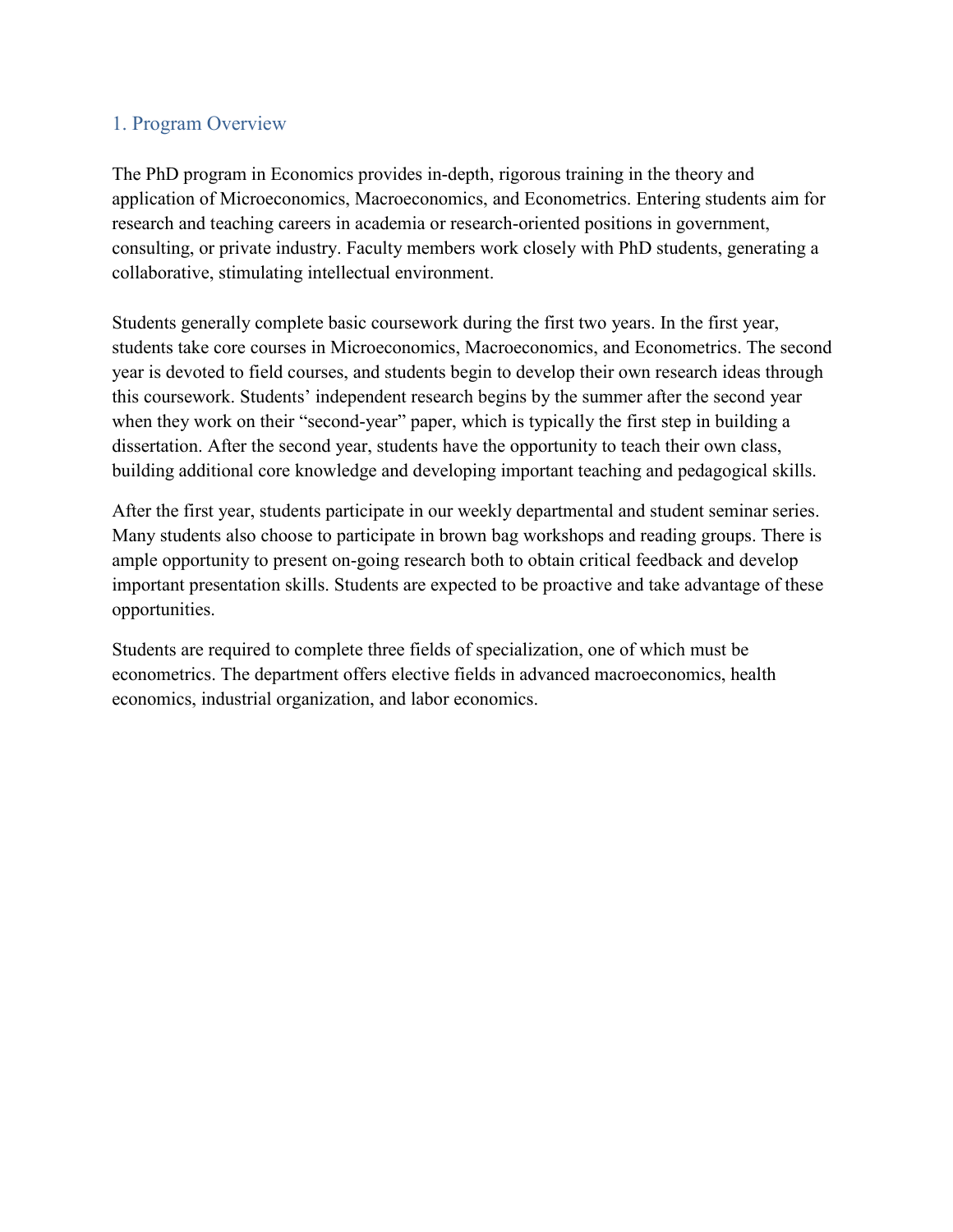### <span id="page-3-0"></span>2. Plan of Study

To earn a PhD a student must:

- Complete a minimum of 54 semester hours of coursework, including required courses in microeconomic and macroeconomic theory, econometrics, and research skills.
- Pass two out of three written comprehensive (core) exams in microeconomic theory, macroeconomic theory, and econometrics in their first summer (at the end of their first year).
- Complete three fields of specialization, one of which must be econometrics.
- Complete a second-year paper assignment.
- Form an advisory committee and complete an Advisory Committee Form, which is typically done by the fall of the third year and must be done before the oral examination.
- Complete a Final Program of Study Form, which is typically done by the fall of the third year and must be done before the oral examination.
- Pass the oral examination by the end of the third year. Once a student passes the oral examination and completes the Admission to Candidacy Form, they will be formally admitted into candidacy.
- Present their research in the department's seminar series.
- Write and defend an acceptable dissertation.

#### *Coursework*

Students enrolled in the PhD program in Economics are required to complete a set of core and selected field courses of specialization. The core curriculum consists of the following courses: Mathematical Analysis for Economists (ECON 8000), Microeconomic Theory (ECON 8010 and 8020), Macroeconomic Theory (ECON 8040 and 8050), Statistics for Econometrics (ECON 8070), and Introduction to Econometrics (ECON 8080).

In addition, to satisfy the university's research skills requirement, students must attend the workshops and seminars sponsored by the department (ECON 8980), and successfully complete Research Methods in Economics (ECON 8090).

Students are required to complete three fields of specialization, one of which must be econometrics. To earn credit for the econometrics sequence, a student must take at least two of three advanced econometrics courses (ECON 8110, 8120, and 8130). At least one of the two elective fields must be from courses offered by the Economics Department. Besides econometrics, the department offers fields in advanced macroeconomics, health economics, industrial organization, and labor economics. Field course offerings vary from year to year. The department is generally only able to offer four semester-long elective field courses in any academic year. The Department Head chooses the field course offerings based on the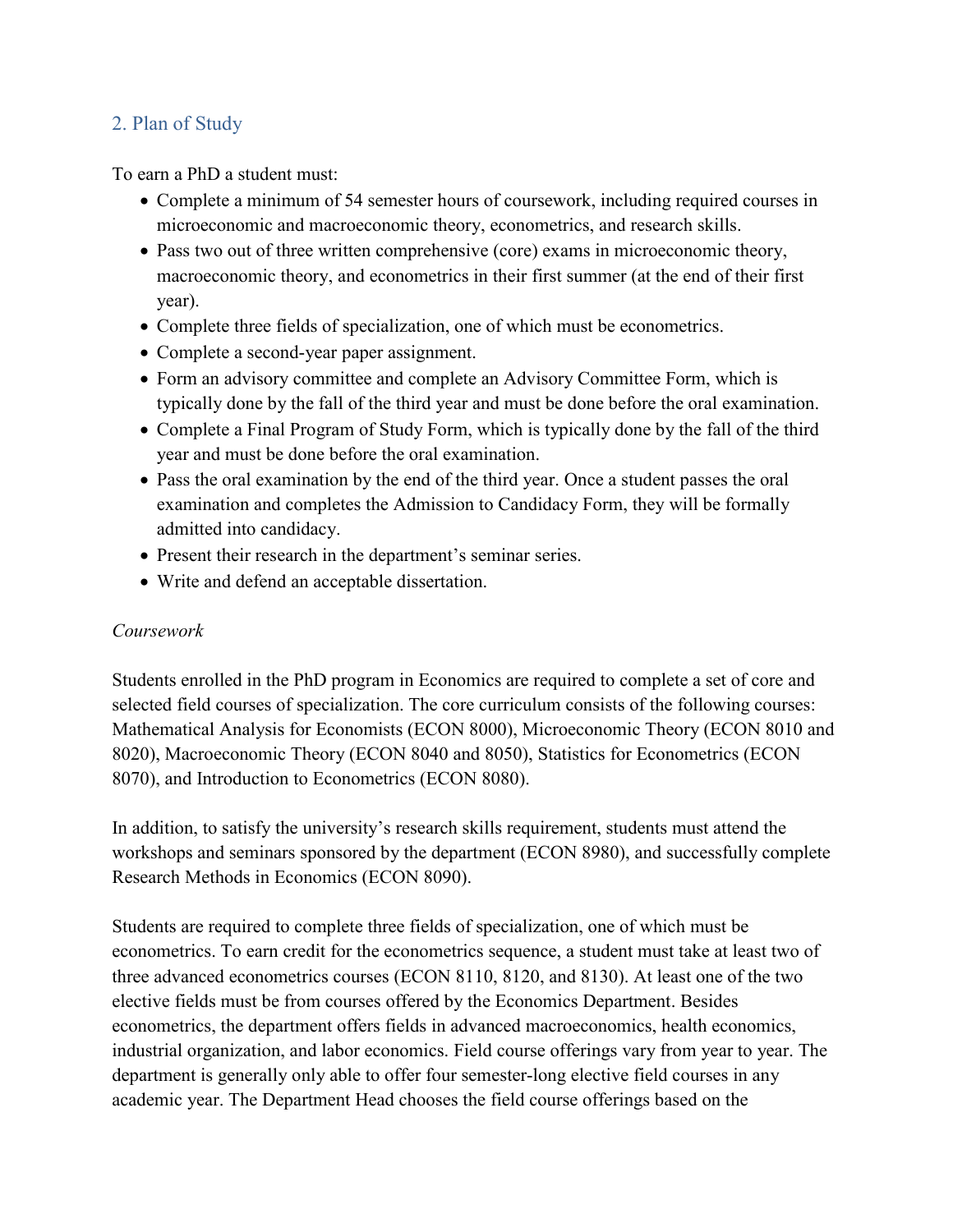recommendation of the graduate coordinator. There may be opportunities for independent readings courses with individual faculty in cases where courses in the student's field of interest are not offered. With permission of the department's graduate coordinator, students can satisfy one of the elective fields through coursework in a related department, such as finance or risk management and insurance. A field is completed after passing two courses in an area of specialization with a minimum average grade of 3.0.

#### *Written Comprehensive Examinations*

At the end of the first year, students are expected to have completed the Microeconomic Theory (ECON 8010 and ECON 8020), Macroeconomic Theory (ECON 8040 and ECON 8050), and Econometrics sequences (ECON 8070 and 8080) and to take the Microeconomic Theory, Macroeconomic Theory, and Econometrics core exams. Students must take all three exams and must pass two out of the three exams during the summer after their first year in the program to maintain satisfactory academic progress towards their degrees. The core exams are given in June after the first year, and exam retakes typically occur in July. The exams are assessed on a pass/fail basis.

#### *Research Focus*

Students' development towards becoming independent researchers continues with the secondyear paper. By the summer after their second year of coursework, students form a second-year paper committee of three faculty members and propose a topic for their second-year paper. Over the next six months, students work under the supervision of this committee to craft a completed economic research paper. By January of their third year, successful students will have completed a paper having the potential for publication in a scholarly journal.

Progress towards becoming an independent researcher culminates in a student's dissertation. Students should establish a thesis committee of at least three graduate faculty members by the spring of their third year. The completed dissertation must demonstrate original research, independent thinking, scholarly ability, and technical mastery. Its conclusions must be logical, its literary form acceptable, and its contribution to knowledge should merit publication.

#### *Other Duties*

By the start of each semester, the graduate coordinator assigns each student who receives departmental funding to one or more faculty members to serve as a graduate assistant. The graduate coordinator solicits preferences from students and faculty and uses those preferences as an input when making graduate assistantship assignments. Graduate assistants serve in teaching and research assistant roles and are expected to devote 16 hours per week toward their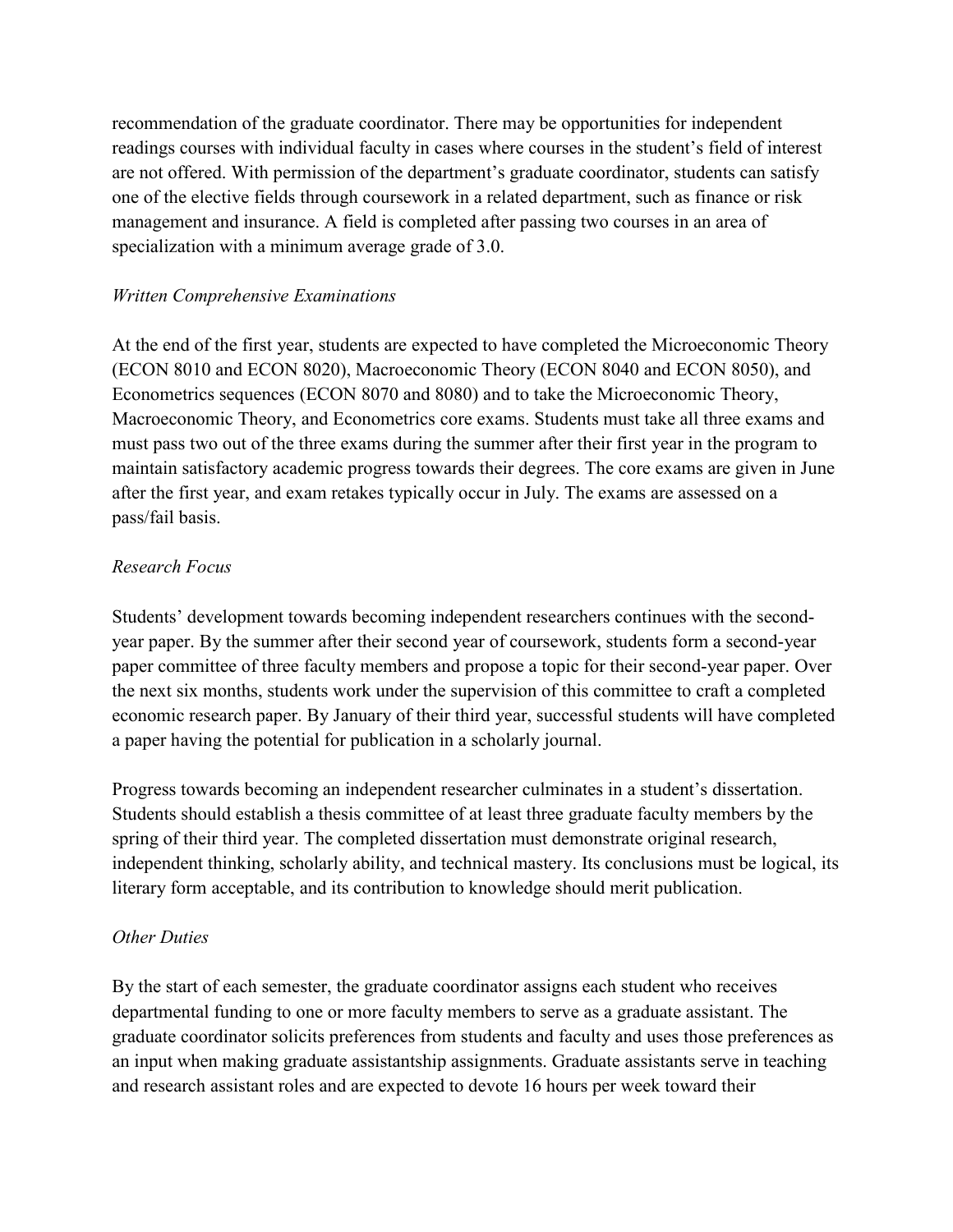assistantship duties. After the second year, students have the opportunity to teach their own class. It is generally expected that students acquire teaching experience and students usually teach twice as an Instructor of Record during their time in the program. In semesters where students teach their own class, they do not serve as graduate assistants.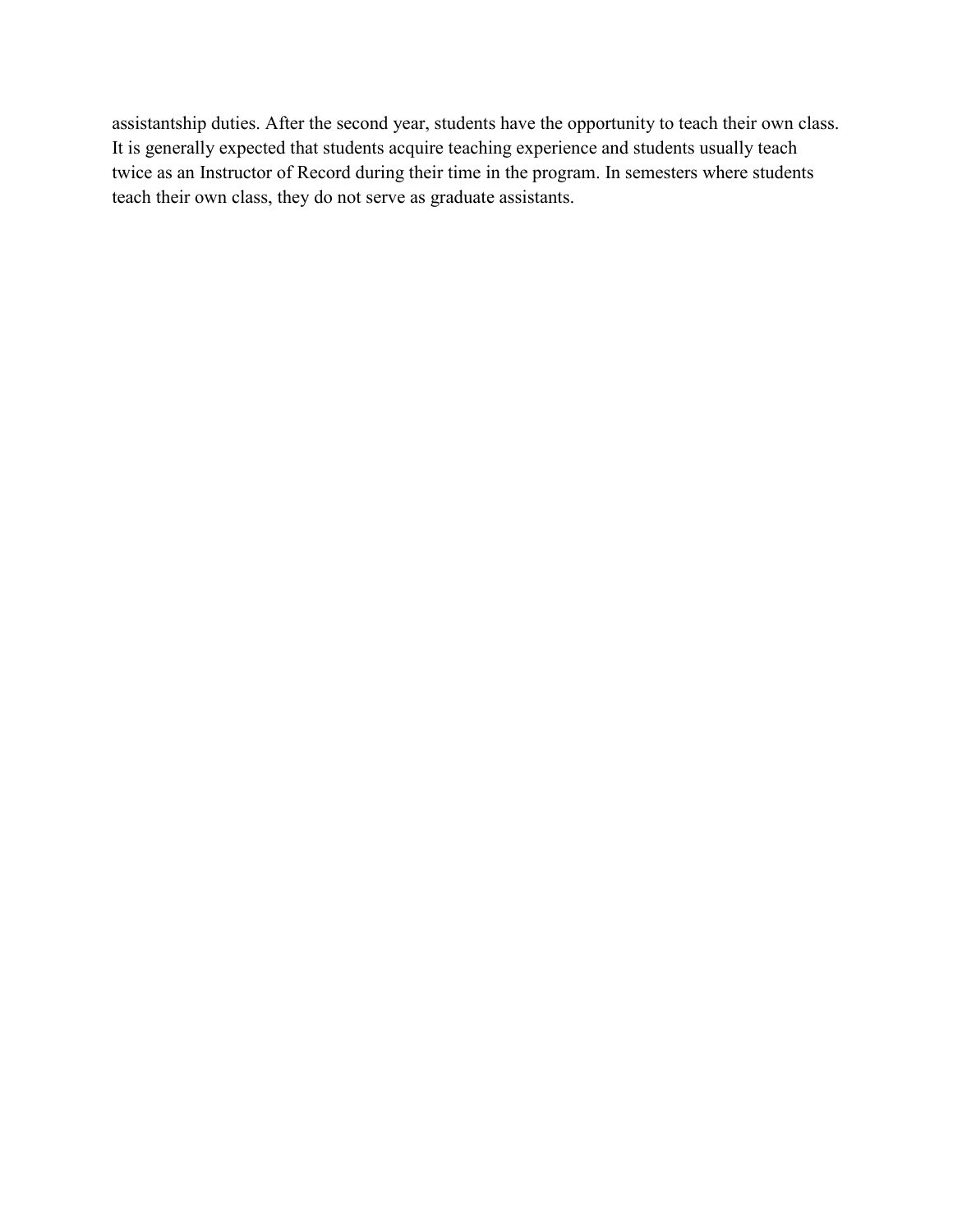# <span id="page-6-0"></span>3. First Year

#### *Timeline*

#### Before Fall Semester Starts

- Complete TA Orientation
- ECON 8000 Mathematics for Economists

#### Fall Semester Coursework

- ECON 8010 Microeconomic Theory I
- ECON 8040 Macroeconomic Theory I
- ECON 8070 Statistics for Econometrics

#### Spring Semester Coursework

- ECON 8020 Microeconomic Theory II
- ECON 8050 Macroeconomic Theory II
- ECON 8080 Introduction to Econometrics
- ECON 8980 Department Seminars

#### June

- Microeconomics Theory Comprehensive Exam
- Macroeconomic Theory Comprehensive Exam
- Econometrics Comprehensive Exam

#### July

- Microeconomics Theory Comprehensive Exam Retake
- Macroeconomic Theory Comprehensive Exam Retake
- Econometrics Comprehensive Exam Retake

#### *Overview*

Before the fall semester of the first year, the graduate coordinator assigns each student to one or more faculty members to serve as a graduate assistant. The graduate coordinator solicits preferences from students and faculty and uses those preferences as an input when making graduate assistantship assignments. Graduate assistants serve in teaching and research assistant roles and are expected to devote 16 hours per week toward their assistantship duties. By the start of the fall semester, each student must complete a TA orientation. Completion of the TA orientation is required before a student may perform any teaching assistant duties. Details on the TA orientation can be found [here.](https://ctl.uga.edu/grad-student/ta-orientation/)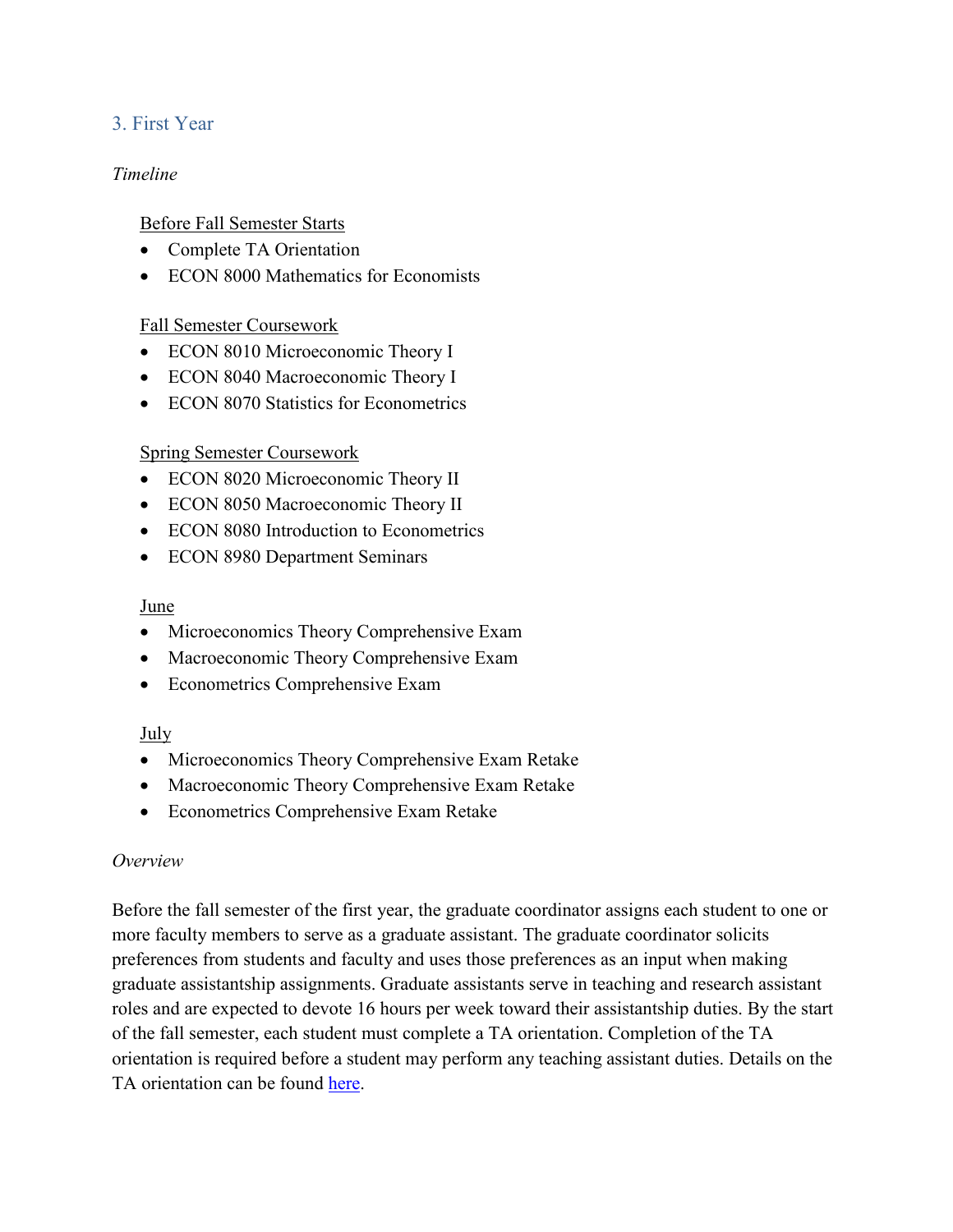Students take the coursework outlined above in their first year. In June after the first year, students take written core exams in Microeconomic Theory, Macroeconomic Theory, and Econometrics. Students must take all three exams, which are usually spaced a week apart. The exams are assessed on a pass/fail basis and students must pass two out of the three exams before the start of their second year to main satisfactory progress towards their degrees. If a student fails two or more exams on the first attempt, they may retake the exams in the failed subject areas later in the summer, usually in July. It is very strongly recommended that students retake the exams in *all* failed subject areas. If a student elects not to retake a particular failed exam when second attempts take place, they forgo the opportunity to retake the exam in that subject area.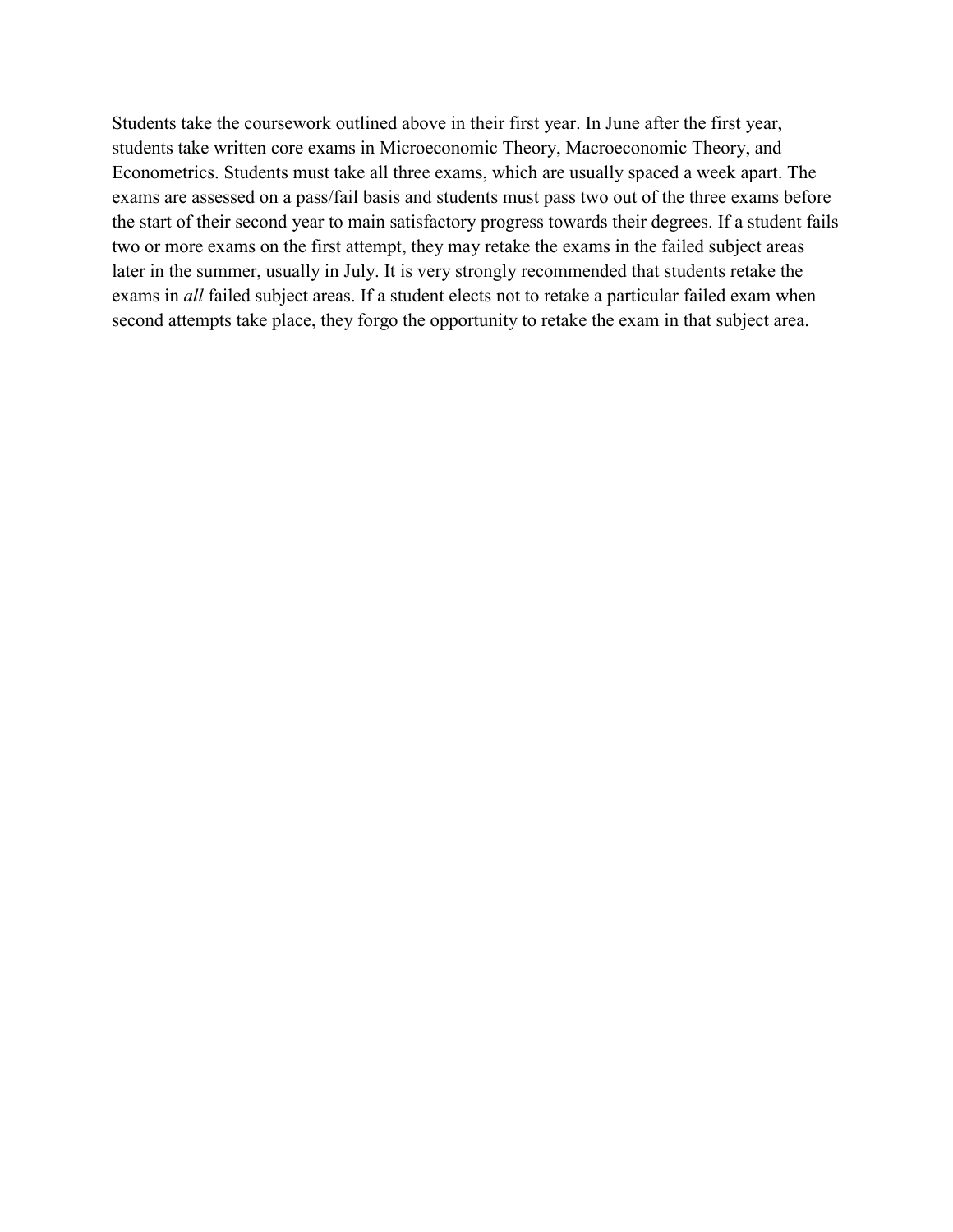# <span id="page-8-0"></span>4. Second Year

#### *Timeline*

Fall Coursework

- ECON 8090 Research Methods
- One course from among:
	- o ECON 8110 Econometrics I
	- o ECON 8120 Econometrics II
	- o ECON 8130 Econometrics III
- Part one of two field sequences (two courses each) from among the following areas:
	- o Advanced Macroeconomics
	- o Health Economics
	- o Industrial Organization
	- o Labor Economics

## Spring Coursework

- GRSC 7770 Graduate Teaching Seminar
- One course from among:
	- o ECON 8110 Econometrics I
	- o ECON 8120 Econometrics II
	- o ECON 8130 Econometrics III
- Part two of two field sequences (two courses each) from among the following areas:
	- o Advanced Macroeconomics
	- o Health Economics
	- o Industrial Organization
	- o Labor Economics
- ECON 8980 Department Seminars (*optional but strongly encouraged*)

#### June

- Form a second-year paper committee
- Submit a 5-page proposal for the second-year paper to the graduate coordinator, signed by three faculty members who agree to serve on the student's committee and approve the proposal

#### *Overview*

Students are required to complete three fields of specialization during their second year, one of which must be econometrics. To earn credit for the econometrics sequence, a student must take at least two of three advanced econometrics courses (ECON 8110, 8120, and 8130). At least one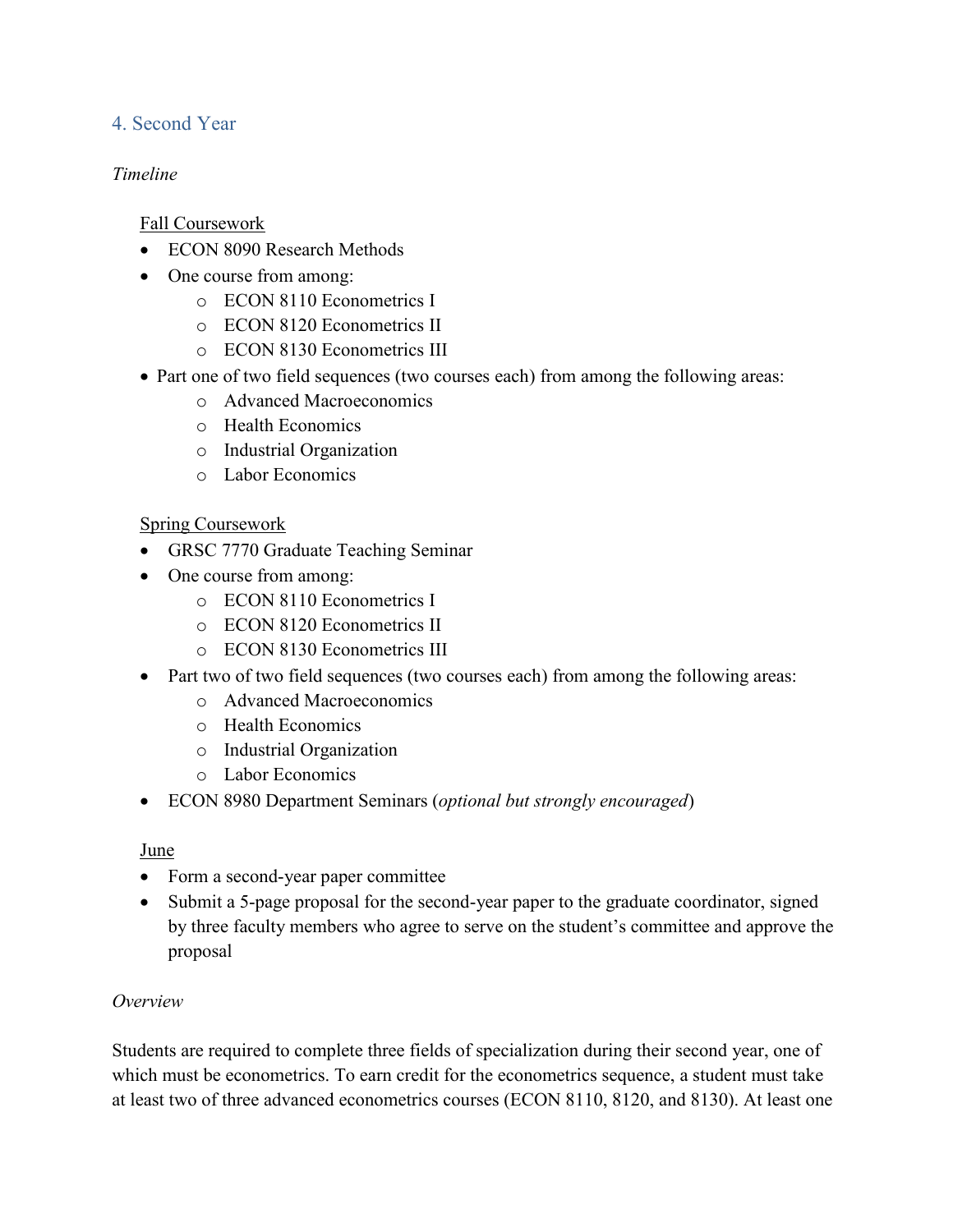of the two elective fields must be from courses offered by the Economics Department. Besides econometrics, the department offers fields in advanced macroeconomics, health economics, industrial organization, and labor economics. Field course offerings vary from year to year, but there may be opportunities for independent readings courses with individual faculty if students have interests that do not align with the field courses offered during their second year. With permission of the department's graduate coordinator, students can satisfy one of the elective fields through coursework in a related department, such as finance or risk management and insurance. A field is completed after passing two courses in an area of specialization with a minimum average grade of 3.0.

Students enroll in ECON 8090 during the fall semester of their second year. As part of ECON 8090, students are required to regularly attend the weekly departmental seminars as well as the weekly graduate student seminars.

In the spring semester of the second year, students take GRSC 7770 Graduate Teaching Seminar. The course provides knowledge of pedagogical approaches, relevant UGA policies, and available support systems for teaching at UGA. Students must successfully complete the course prior to teaching as an Instructor of Record, which typically occurs in the third and/or fourth years. During this semester, students are strongly encouraged to enroll in ECON 8980, but are not required to do so. As part of ECON 8980, students are required to regularly attend the weekly departmental seminars as well as the weekly graduate student seminars. Students are also encouraged to present in the graduate student seminar in the spring of their second year.

During the second year, students are again assigned by the graduate coordinator to one or more faculty members to serve as a graduate assistant. The graduate coordinator solicits preferences from students and faculty and uses those preferences as an input when making graduate assistantship assignments. Graduate assistants serve in teaching and research assistant roles and are expected to devote 16 hours total per week toward their assistantship duties.

Students' independent research begins by the summer after the second year when they work on their "second-year" paper, which is typically the first step in building a dissertation. More details on the second-year paper are provided below.

#### *Second-Year Paper Information*

Each Economics PhD student must form an advisory committee of three faculty members to supervise the completion of a second-year paper. It is the student's responsibility to approach faculty members and ask if they are willing to serve on the committee.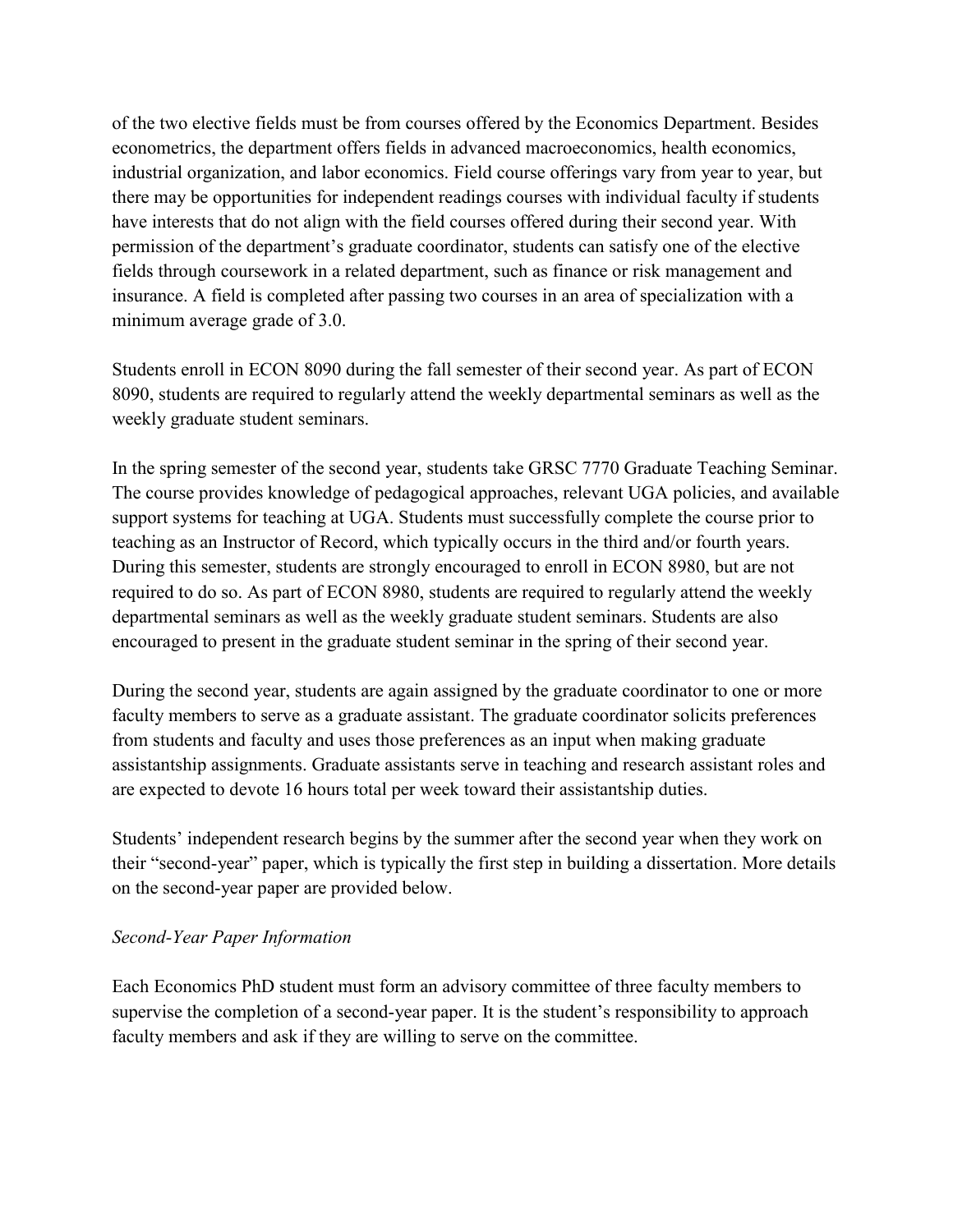The standard for satisfactory completion is that the second-year paper must have potential for publication in a scholarly journal. To show potential for publication, the paper must contain sufficient content presented in a sufficiently complete form to assure that, with at most one semester's further work, the paper could be published in a scholarly journal. It is acceptable for this paper to be co-authored with faculty.

Each student must submit a research paper to their committee on the timeline described below and receive a satisfactory grade:

#### By June 1 (of a student's second year):

PhD students must form a second-year paper committee and submit, to the graduate coordinator, a five-page proposal for the paper topic. The title page of the proposal must include the names and signatures of three faculty members who agree to serve on the committee and who judge the proposal to be feasible for completion in the time allotted. The student, in consultation with the committee, will designate a committee chair. The makeup of the second-year paper committee is subject to the graduate coordinator's approval.

#### By September 1 (of a student's third year):

Students must submit a completed paper to their second-year paper committee and to the graduate coordinator. The second-year paper committee will provide prompt feedback so the student can prepare a revised draft if necessary.

#### By December 31 (of a student's third year):

Students must submit the final draft of their second-year paper to their committee and to the graduate coordinator.

# By January 15 (of a student's third year):

The second-year paper committee will determine whether the student's paper passes the paper requirement. The chair of the committee will inform the graduate coordinator as to whether the second-year paper has passed. The graduate coordinator will inform students, in writing, of the decision and will provide a copy of this letter to the committee chair.

Failure to meet any of these deadlines constitute reason for dismissal from the program.

If a student believes there are extenuating circumstances which warrant an extension to any deadline on the above timetable, he or she must submit a written request to the graduate coordinator at least two weeks before the deadline.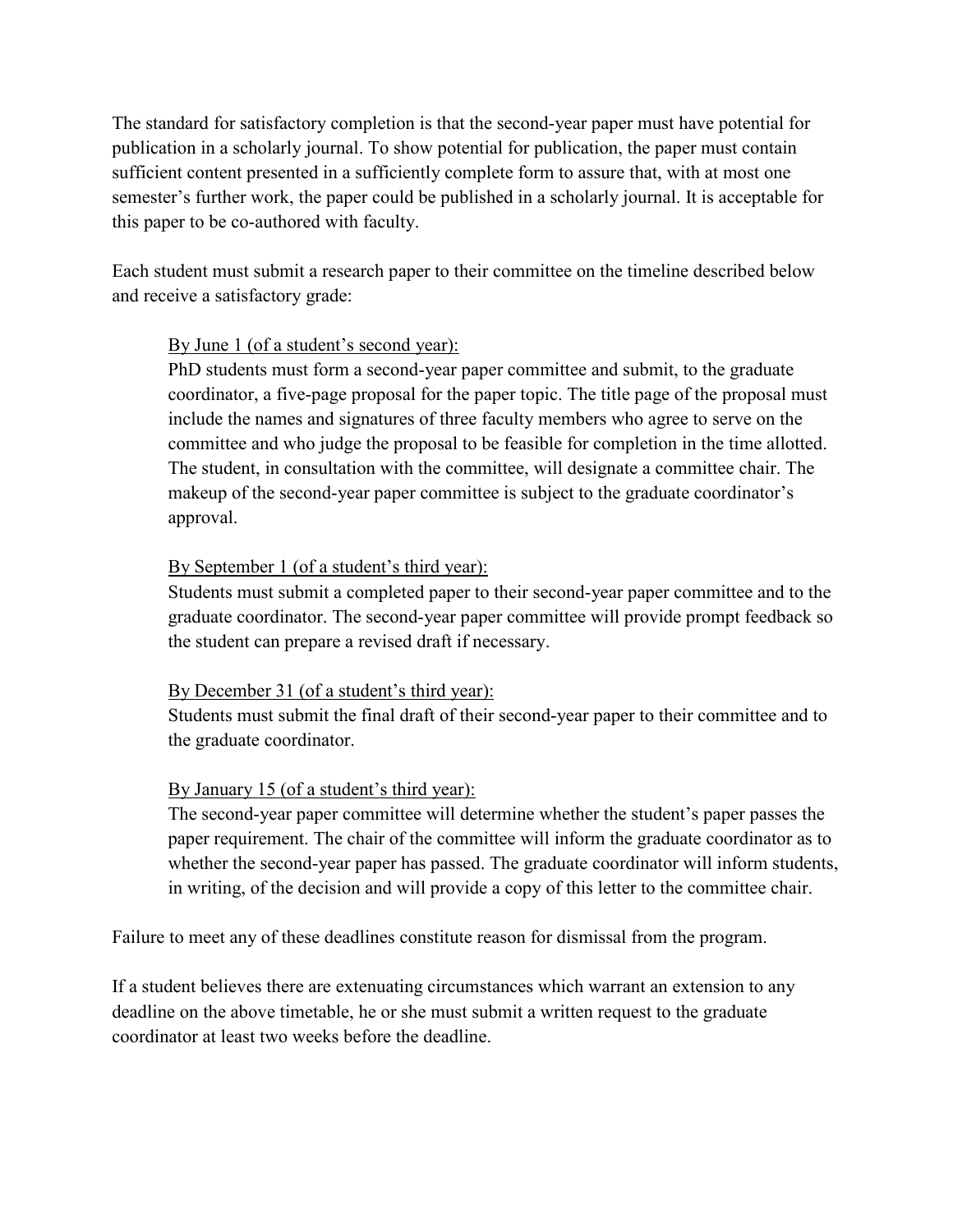# <span id="page-11-0"></span>5. Third Year

#### *Timeline*

#### Fall Coursework

- ECON 8980 Department Seminars
- ECON 9000 Research Hours
- One course from among ECON 8110, 8120, 8130 (*optional*)

## Spring Coursework

- ECON 8980 Department Seminars
- ECON 9000 Research Hours

#### September

• Submit a completed paper to the second-year paper committee and to the graduate coordinator

#### December

• Submit the final draft of the second-year paper to the second-year paper committee and to the graduate coordinator

#### January

- Form an advisory committee for the oral exam and submit the Advisory Committee Form as well as the Final Program of Study Form to the Graduate School
- Schedule the oral exam, allowing for the graduate coordinator to announce the exam at least 2 weeks in advance. The scheduling details are described below

#### **Summer**

• Pass the oral exam and submit the Report of the Written and Oral Comprehensive Examination Form as well as the Admission to Candidacy Form to the Graduate School

#### *Overview*

In the third year, students are expected to successfully complete their second-year paper and fully transition into research. More details on the completion of the second-year paper are provided in [Section 4.](#page-8-0) Students also form an advisory committee (or dissertation committee), including the student's major professor, who serves as the chair of the committee. Typically, the chair of the advisory committee is a faculty member from the student's field of specialization. It is the student's responsibility to approach faculty members and ask if they are willing to serve on the advisory committee. The members of the advisory committee may differ from those of the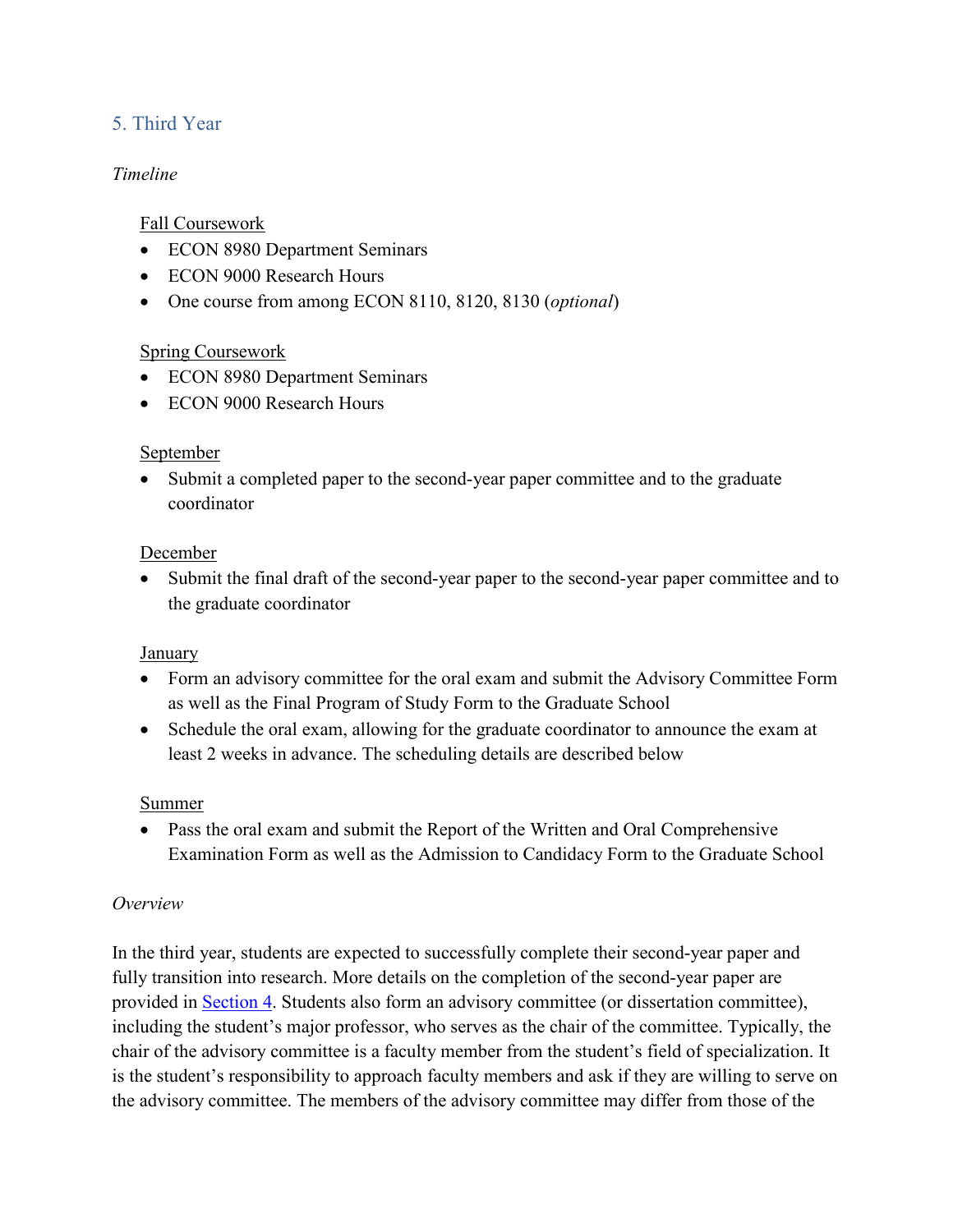second-year paper committee. Students prepare for their oral exam throughout the third year, and the oral exam must be completed successfully by the summer after the third year.

Students should pay careful attention to the Graduate School deadlines and required forms associated with the oral exam. Details on forms can be found [here](https://grad.uga.edu/index.php/current-students/forms/) and Graduate School dates and deadlines [here.](https://grad.uga.edu/index.php/current-students/important-dates-deadlines/) According to the Graduate School rules, the oral exam must be public and open to all faculty. Therefore, it is necessary to schedule the exam well in advance and to submit the appropriate forms to the Graduate School so they can announce the exam. Once you have agreed on a date with your advisory committee, you should submit a room reservation request to the department administrative assistant at least 25-30 days in advance of the agreed-upon exam date. You must also ask the administrative assistant to submit the exam information to the Graduate School so they can announce it. The graduate coordinator will not approve the results of oral exams that were not announced by the Graduate School.

During the third year, students may take other courses in Economics, such as a field course that was not offered during their second year, as well as courses in other departments that may be useful to their research. Students must enroll in ECON 8980 in both the fall and spring semesters of their third year. As part of ECON 8980, students are required to regularly attend the weekly departmental seminars as well as the weekly graduate student seminars. Students are also required to present at least once per semester in the graduate student seminar.

Students are again assigned by the graduate coordinator to one or more faculty members to serve as a graduate assistant. The graduate coordinator solicits preferences from students and faculty and uses those preferences as an input when making graduate assistantship assignments. Graduate assistants serve in teaching and research assistant roles and are expected to devote 16 hours total per week toward their assistantship duties. Students may also teach their own class as an Instructor of Record, typically ECON 2105 Principles of Macroeconomics or ECON 2106 Principles of Microeconomics, in their third year. Students are not assigned to a faculty member as a graduate assistant during semesters when they teach as an Instructor of Record.

#### *Completion of Second-Year Paper*

If a student has not received a passing grade on the second-year paper by the beginning of the third year, the student will adhere to the timetable referenced in the **prior section** on the secondyear paper. Importantly, failure to receive a passing grade by January 15 of the third year will result in dismissal from the program.

#### *Oral Comprehensive Exam Information*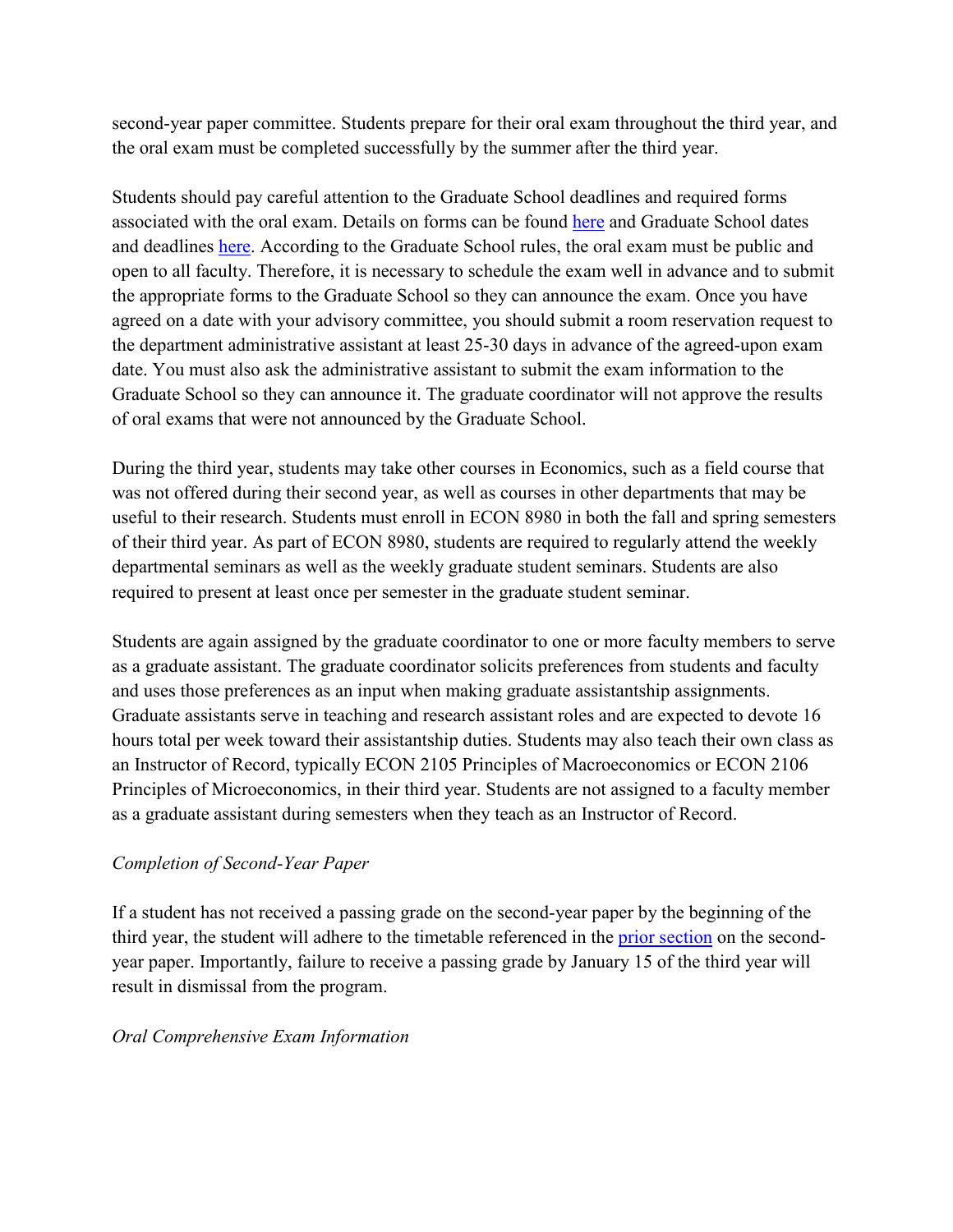The Graduate School requires all PhD students to pass an oral comprehensive examination after selecting an advisory committee and determining the final program of study but before being admitted to PhD candidacy. The purpose of the exam is to probe whether the student has sufficient command of the field to complete the dissertation and doctoral degree. The precise format and content of the exam and criteria for passing are entirely up to the advisory committee. In practice, the oral exam is generally a presentation by the student of their original research and an interrogation by the assembled committee and other participants of the concepts, methods, literature, and issues raised therein. Satisfactory completion of the oral exam is judged by the student's advisory committee and reported to the graduate coordinator. For an oral examination to be deemed successful, the student's advisory committee must judge the student as having mastered his/her field of research and as being ready to undertake a dissertation in that field.

It is anticipated that students will generally present research arising out of their second-year paper and that their advisory committee will be the same as their second-year paper committee. However, neither of these is required. Furthermore, faculty serving on a student's second-year paper committee are not obliged to serve on the advisory committee. Per the Graduate School, the advisory committee must consist of a minimum of three graduate faculty members. Provisional graduate faculty may serve in the same capacity as regular graduate faculty but cannot serve as chair or co-chair of the committee. Additional voting members may be on the committee, including no more than one non-UGA faculty, who must hold the terminal degree in their field of study. If there are more than three members, there must be greater than 50% graduate faculty representation. More details on advisory committee requirements can be found [here.](https://grad.uga.edu/index.php/current-students/policies-procedures/academics/types-of-degrees-offered/doctor-of-philosophy-phd/doctor-of-philosophy-advisory-committee/)

Timeline for satisfactory completion of the oral exam:

By January 31 (of a student's third year):

The oral exam must be scheduled. Since success of the oral exam is to be judged by the student's advisory committee, the advisory committee must also have been formed by this time and its membership approved by the Graduate School by completing the required form.

By the day before the first day of classes in the fall of a student's fourth year: Students must pass the oral exam (two attempts permitted in total).

Failure to meet these deadlines constitute reason for termination of funding or dismissal from the program.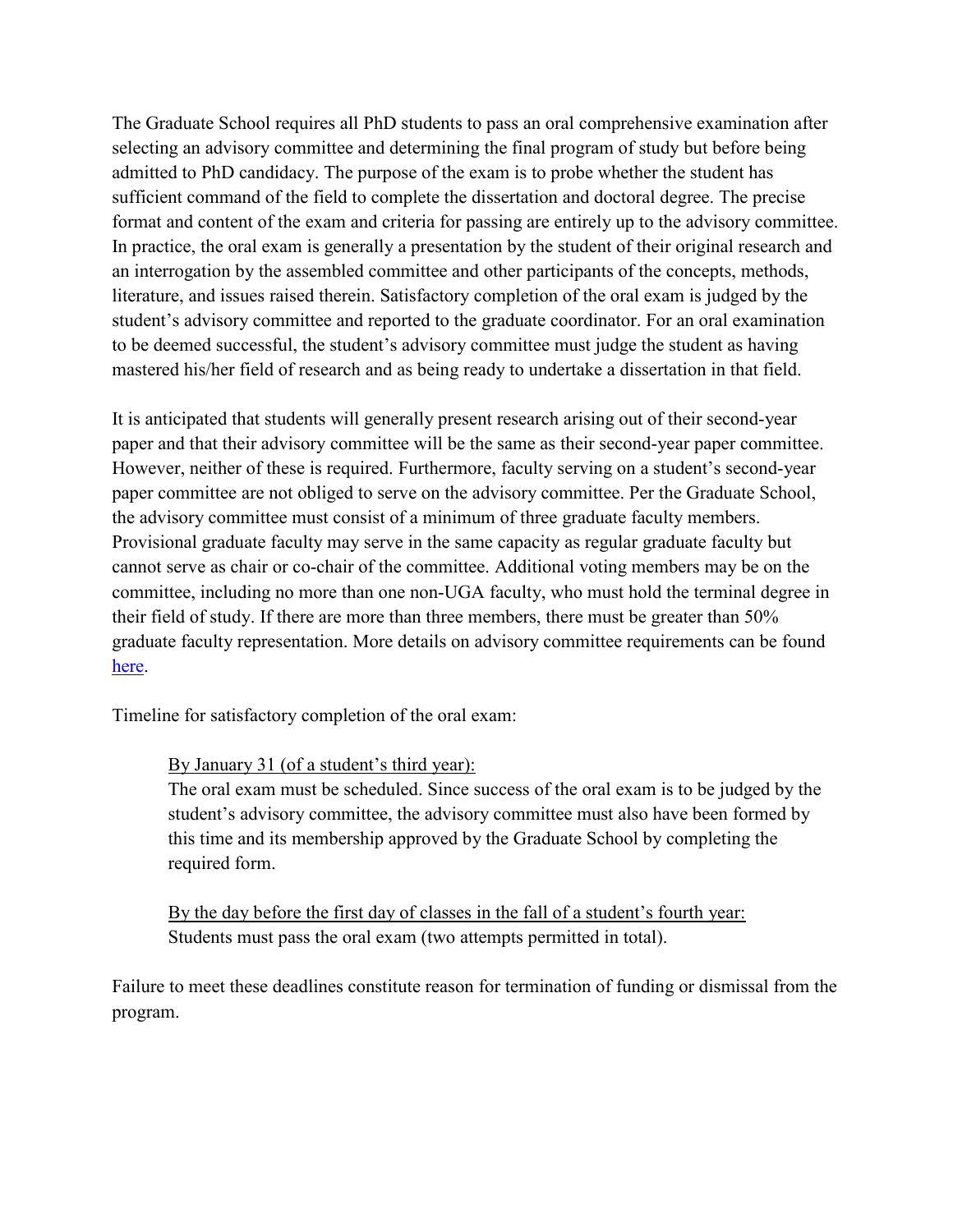# <span id="page-14-0"></span>6. Fourth Year and Beyond

#### *Timeline*

#### Fall Coursework

- ECON 8980 Department Seminars
- ECON 9000 Research Hours

## Spring Coursework

- ECON 8980 Department Seminars
- ECON 9000 (or ECON 9300 Research Hours in terminal semester)

#### Spring or Summer of Terminal Year

- Schedule dissertation defense, allowing for the graduate coordinator to announce the defense at least 2 weeks in advance
- Submit the Approval Form for Doctoral Dissertation and Final Oral Examination
- Submit dissertation to the Graduate School for final approval no later than 2 weeks prior to graduation of the following semester
- Pay attention to deadlines established by the Graduate School to graduate during a given semester

#### *Overview*

Research continues in years four and beyond.

Students enroll in ECON 8980 in both the fall and spring semesters of the fourth and fifth years of the program. As part of ECON 8980, students are required to regularly attend the weekly departmental seminars as well as the weekly graduate student seminars. Students are also required to present at least once per semester in the graduate student seminar.

In years four and five, students are again assigned to one or more faculty members to serve as a graduate assistant. The graduate coordinator solicits preferences from students and faculty and uses those preferences as an input when making graduate assistantship assignments. Graduate assistants serve in teaching and research assistant roles and are expected to devote 16 hours total per week toward their assistantship duties. Students may also teach their own class as an Instructor of Record, typically ECON 2105 Principles of Macroeconomics or ECON 2106 Principles of Microeconomics. Students are not assigned to a faculty member as a graduate assistant during semesters when they teach as an Instructor of Record.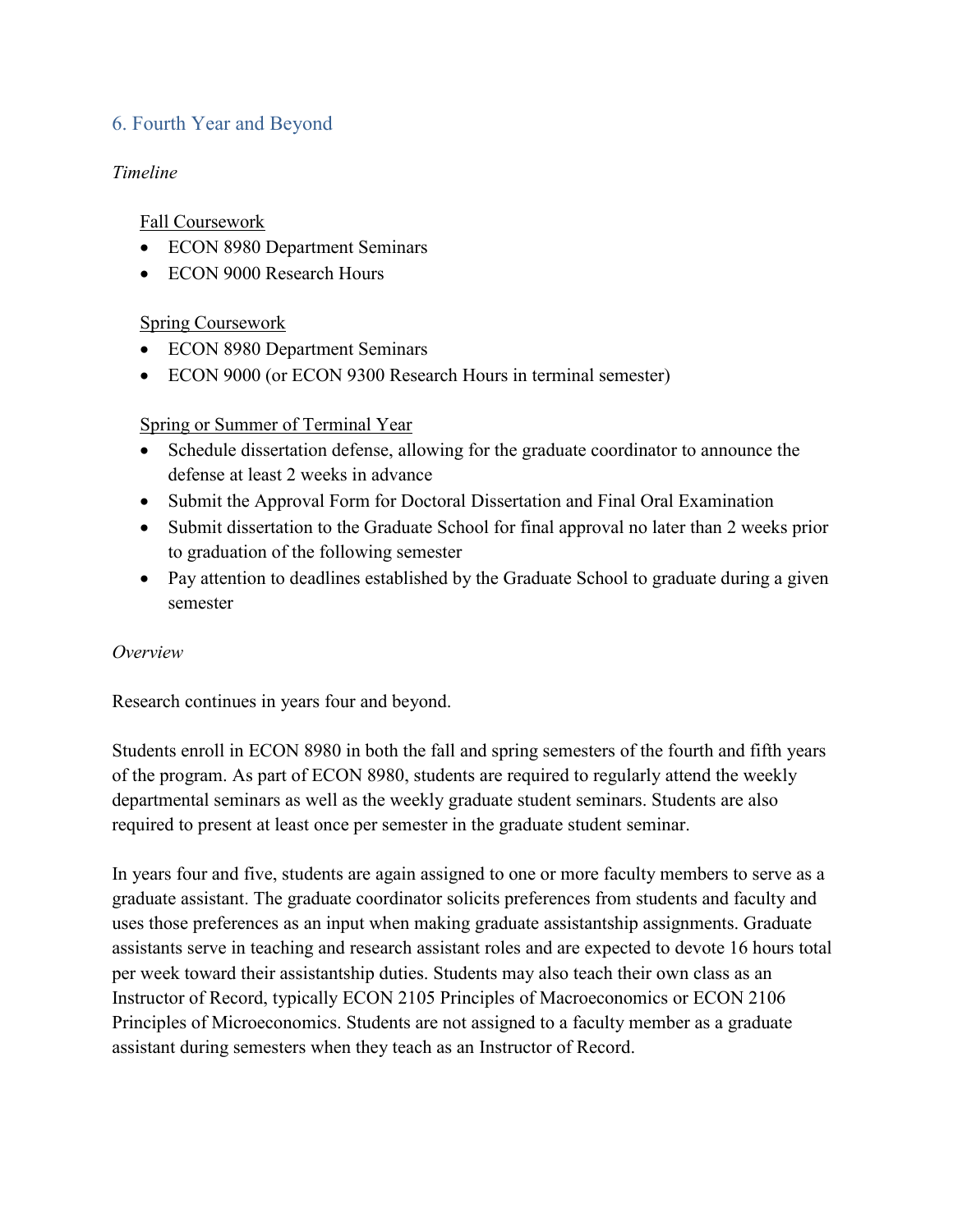To finish the program, students must defend a dissertation, which typically consists of three completed research papers. It is the responsibility of the student to set up the time and date of the defense so that every advisory committee member can participate.

Students should pay careful attention to the Graduate School deadlines and required forms associated with the dissertation submission and the dissertation defense. More details on forms can be found [here](https://grad.uga.edu/index.php/current-students/forms/) and dates and deadlines [here.](https://grad.uga.edu/index.php/current-students/important-dates-deadlines/)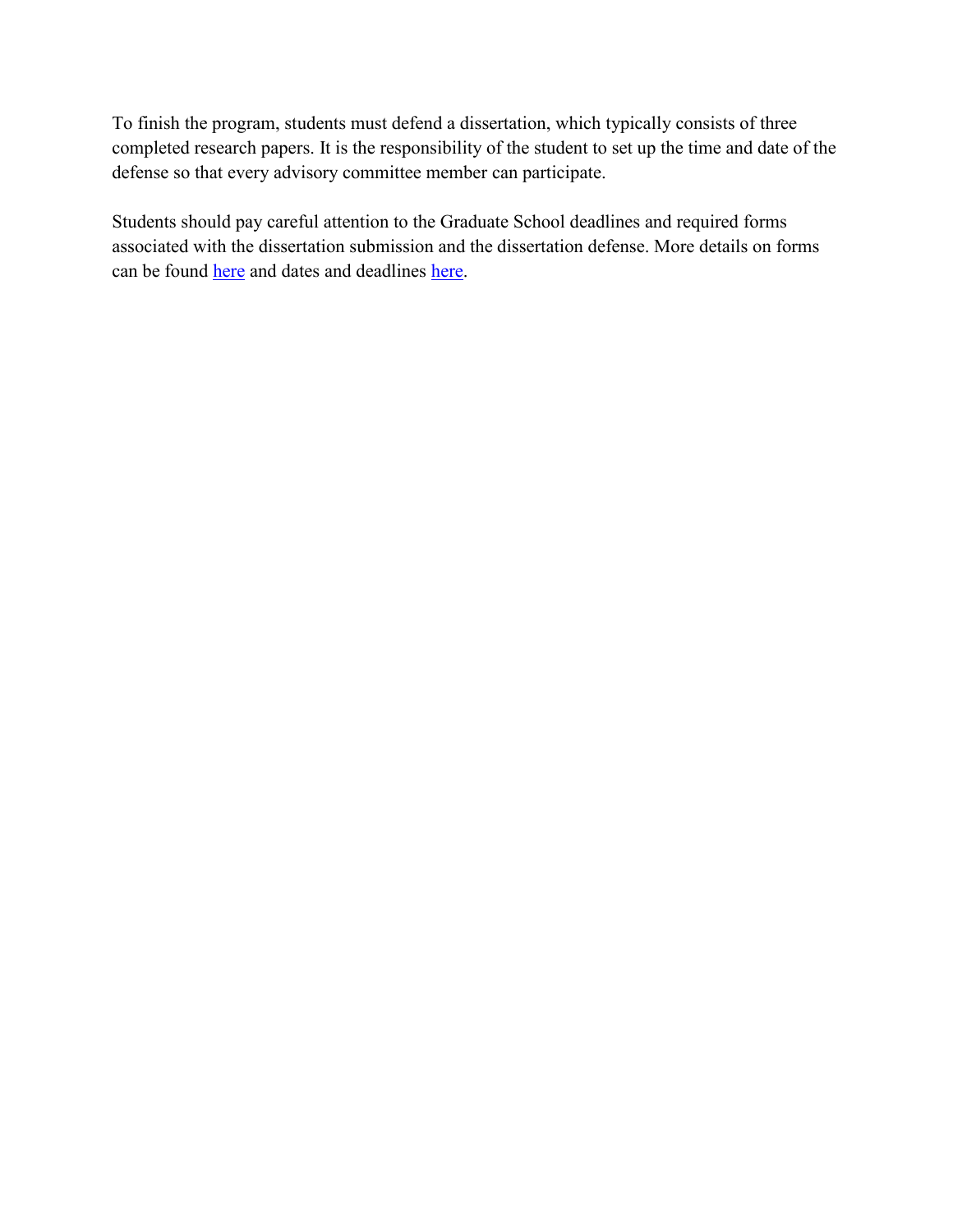### <span id="page-16-0"></span>7. Job Market Year

Students are expected to go on the job market in their final year of the program, which is typically the fifth year. Here is a brief overview of how events unfold during the job market year.

#### *Summer before the Job Market*

To go on the job market, students need to have at least one strong completed paper (the "job market paper"). By the summer before the job market (typically between May and July), students need to consult with their advisor(s) and obtain their agreement to go on the market. The most important factor in the decision to go on the market is the strength and potential of the job market paper (as well as ongoing projects/papers).

As students approach the end of the summer, they need to determine (in consultation with their advisor(s) and committee members) what types of positions and institutions are a good fit for them. This is also a good time to create a webpage that can host the student's CV, research, and information about teaching experience. It is very important that students secure a set of 3 or 4 letter writers at this time. These are ideally members of the student's dissertation committee or other individuals who can provide detailed and critical comments on the student's potential and achievements in research, teaching, and service and communicate that to potential employers.

Another related activity in this time frame (late August to early September) is to make arrangements for attending [the Annual Meetings of the Allied Social Science Associations](https://www.aeaweb.org/conference/about)  [\(ASSA\),](https://www.aeaweb.org/conference/about) particularly registration and hotel accommodations. This meeting usually takes place during the first week of January and it is the event where most job interviews take place.

#### *Fall before the Job Market*

By this time, ideally, the job market paper is in the final stages of preparation and polishing and is ready to distribute (e.g., by posting on the student's website, etc.). Aside from putting the final touches on the job market paper, at this time, students practice presenting their research either internally (e.g., in the graduate student workshop) and/or at conferences. Also, this is the time when students (by now "job market candidates") search and apply for jobs listed on the Job [Openings for Economists \(JOE\)](https://www.aeaweb.org/joe/listings) listings and various other job listing sites (e.g., HigherEdJobs, USAJOBS). It is important that students clearly and transparently communicate their potential list of positions with their advisor(s) and letter writers at this stage and incorporate their feedback in their job application process.

#### *December*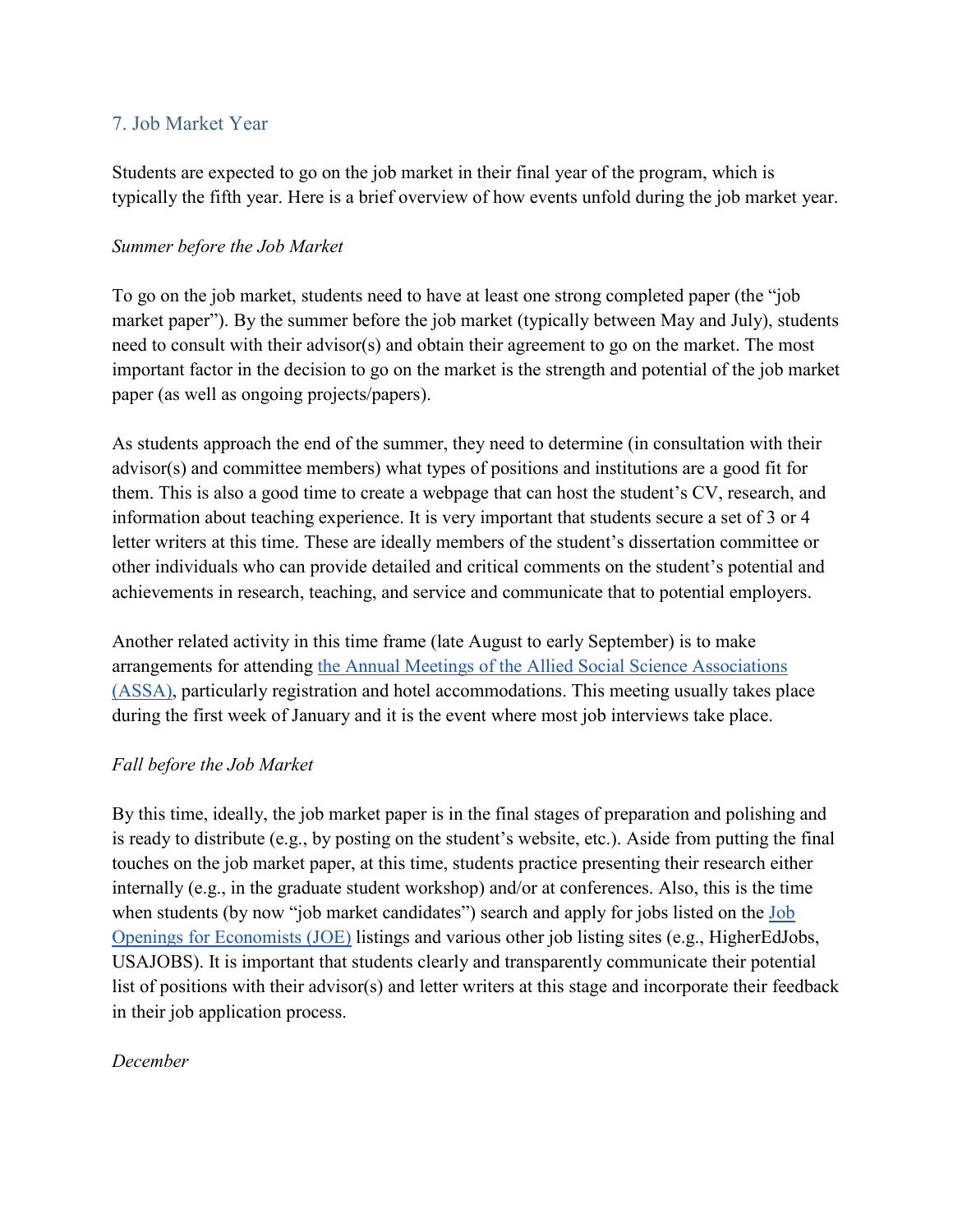Most job applications are submitted by this point. December of the job market is the time to prepare a short (5 to 10 minutes) verbal summary of research and prepare for the job interviews. Students should participate in several mock interviews with faculty members to prepare for the actual interviews. Most employers contact their prospective candidates during the month of December to schedule in person (most common) or virtual/phone (less common) interviews. Inperson interviews are conducted during [the Annual Meetings of the Allied Social Science](https://www.aeaweb.org/conference/about)  [Associations \(ASSA\)](https://www.aeaweb.org/conference/about) in early January.

## *ASSA Meetings*

Every year the Allied Social Science Associations (ASSA) holds a three-day meeting in January to present papers on general economics topics. This is also the event in which employers in economics (and related fields) meet their prospective candidates in person and conduct interviews. Each interview usually lasts 20 to 30 minutes and covers the candidate's current and ongoing research and future plans. Topics discussed in the interview include but are not limited to the candidate's research and teaching interests and experience. The interview is also an opportunity for employers to communicate information about their institution and their position with the prospective candidates.

## *After the Meetings*

Shortly after the meetings, employers compose a shortlist of their candidates. During the months of January and February (and sometimes March), the shortlisted candidates are invited for a day visit to give a "job market seminar." This is an opportunity for candidates to visit the institution, meet with a large number of faculty, researchers, and students, and discuss their research and teaching ideas. Successful candidates receive their job offers during this period (after their campus visit) and have the opportunity to discuss terms before they accept an offer.

#### *More Information*

[A Guide and Advice for Economists on the U.S. Junior Academic Job Market](https://www.aeaweb.org/content/file?id=869)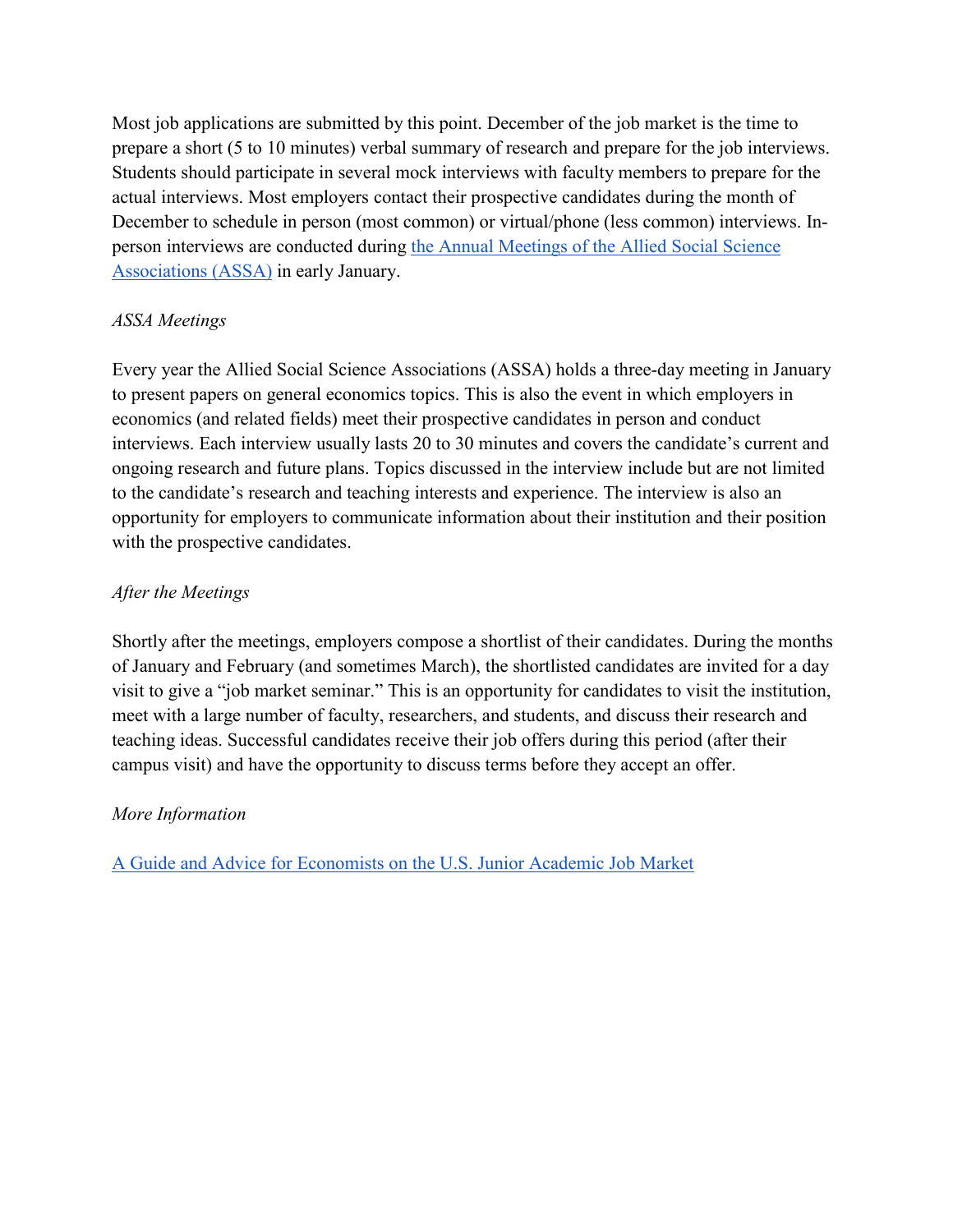# <span id="page-18-0"></span>8. Obtaining the Master's Degree

Students may choose to terminate their study in the PhD program and apply for an MA degree in Economics. There are two MA options—a thesis option and a non-thesis option. The table below outlines the requirements for the two options.

| <b>MA</b> with Thesis                                           | <b>MA</b> without Thesis                  |
|-----------------------------------------------------------------|-------------------------------------------|
| All courses are 3 credits unless otherwise specified.           |                                           |
| Core (15 credits)                                               | Core (15 credits)                         |
| ECON 8010: Microeconomic Theory I                               | ECON 8010: Microeconomic Theory I         |
| ECON 8020: Microeconomic Theory II                              | ECON 8020: Microeconomic Theory II        |
| ECON 8040: Macroeconomic Theory I                               | ECON 8040: Macroeconomic Theory I         |
| ECON 8050: Macroeconomic Theory II                              | ECON 8050: Macroeconomic Theory II        |
| ECON 8080: Introduction to Econometrics                         | ECON 8080: Introduction to Econometrics   |
| Thesis (9 credits)<br>ECON 7000 (6 credits)<br><b>ECON 7300</b> | Thesis (0 credits)                        |
| Electives (6 credits)                                           | Electives (15 credits)                    |
| Any 2 other 8000-level courses                                  | Any 5 other 8000-level courses (excluding |
|                                                                 | <b>ECON 8090)</b>                         |
| Minimum Total Credit Hours $=$ 30                               | Minimum Total Credit Hours $=$ 30         |

Furthermore, to obtain the MA degree, students must meet the minimum grade averages specified by the Graduate School. More details can be found [here.](https://grad.uga.edu/index.php/current-students/policies-procedures/academics/types-of-degrees-offered/masters-degrees/)

Students who intend to get the MA degree while pursuing the PhD degree should discuss this with the graduate coordinator *immediately* upon beginning the PhD program. All forms for the MA degree must be submitted by published deadlines for approval by the dean of the Graduate School prior to the conferral of the MA degree.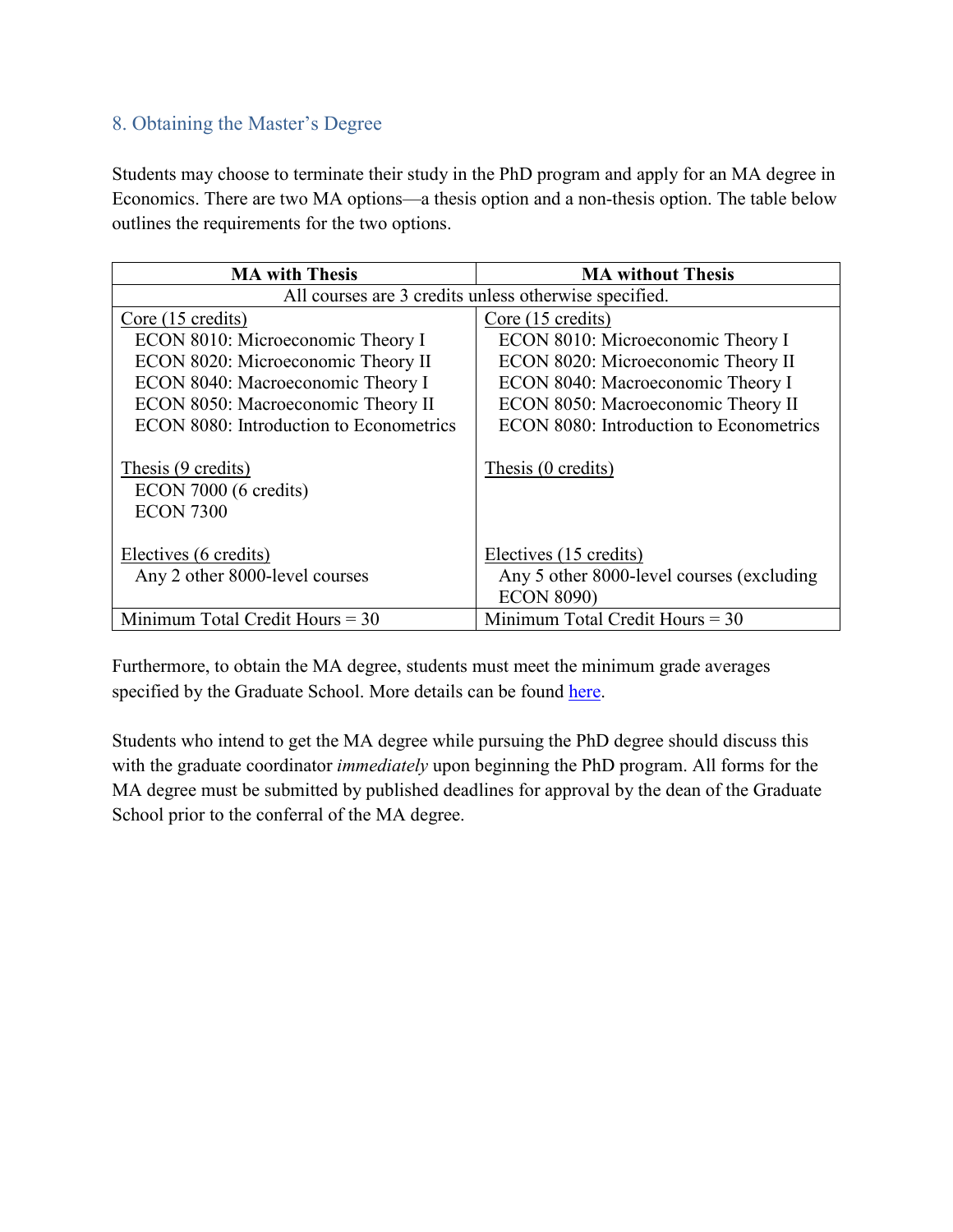#### <span id="page-19-0"></span>9. Financial Support

All applicants to the PhD program are automatically considered for financial assistance. The Terry College of Business offers a variety of teaching and research assistantships, scholarships, and fellowships. Qualified incoming graduate students typically receive 9-month (academicyear) teaching or research assistantships from the college, as recommended by the department. The department provides these assistantships to continuing PhD students for five years of study. All assistantships carry a tuition waiver. Teaching and research assistants are expected to devote 16 hours per week toward their assistantship duties, which are determined by the faculty member or members to whom the student is assigned. Renewal of funding is contingent on making satisfactory progress through the PhD program. There is no guarantee of funding beyond the fifth year of study.

The department has funds available to support student research and conference travel. Students interested in these funding opportunities should contact the graduate coordinator for more information. There are also funds available to support conference travel through the Graduate School. More details are available [here.](https://grad.uga.edu/index.php/current-students/financial-information/travel-funding/)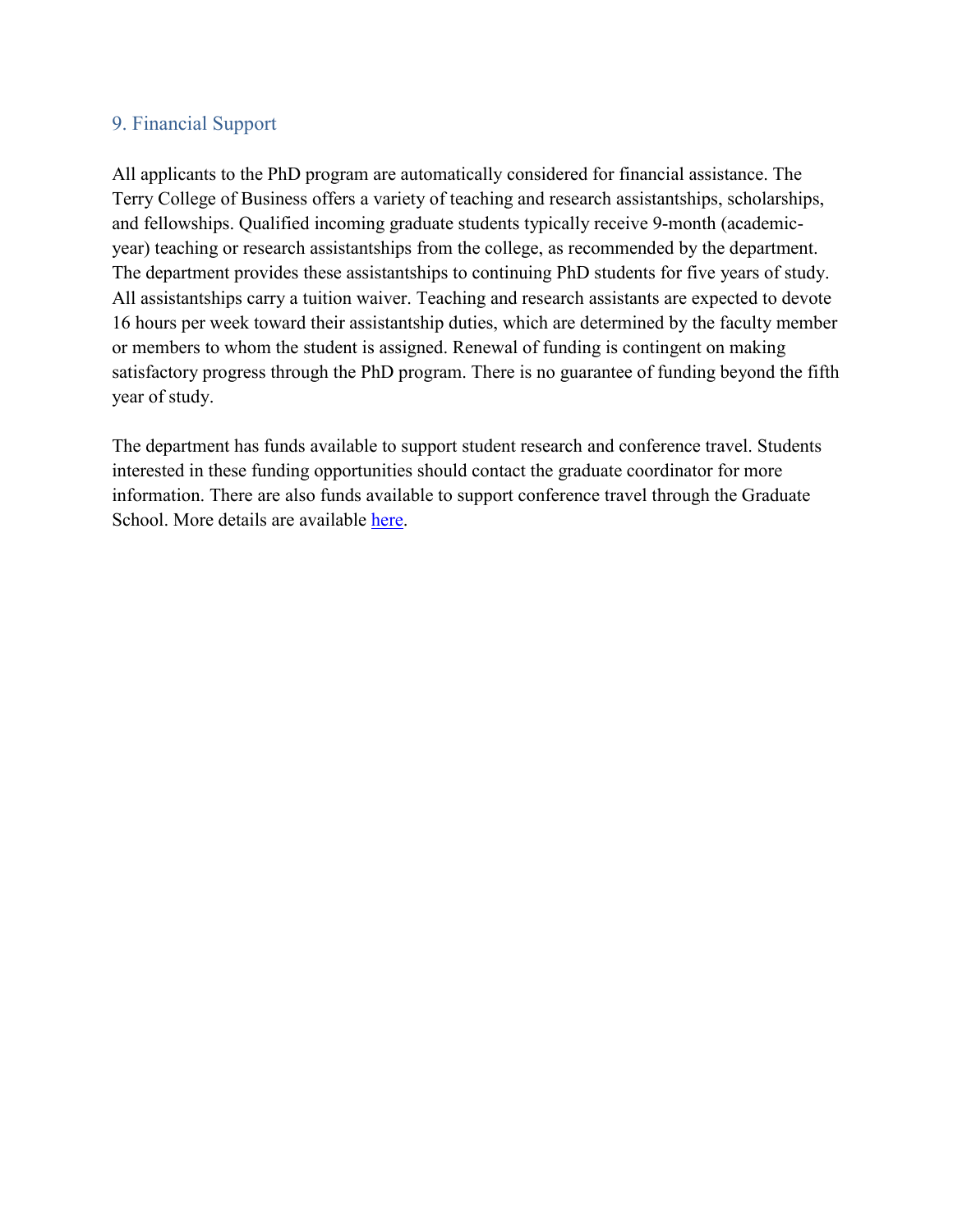### <span id="page-20-0"></span>10. Dismissal Policy

PhD students may be dismissed from the PhD program in the Department of Economics when any of the following have occurred:

- 1. The student's cumulative graduate course average falls below 3.0 for three consecutive terms. As outlined in the Graduate Coordinator's Handbook, "Students with a cumulative graduate course average below 3.0 will receive a warning letter from the Graduate School explaining the probation procedure. If a student's graduate course average is below 3.0 for two consecutive terms, the student will be placed on academic probation by the Graduate School. The student must maintain a 3.0 graduate course average each semester while on probation. Probation status ends when the student's cumulative graduate course average reaches at least 3.0. If the semester graduate course average drops below 3.0 while on probation, the student will be dismissed from the Graduate School."
- 2. The student is found guilty of academic dishonesty or other misconduct by the Office of Judicial Programs. As outlined in the Graduate Coordinator's Handbook, "Hearings on alleged violations of university conduct regulations fall within the jurisdiction of the Office of Judicial Programs [\(http://www.uga.edu/judicialprograms/\)](http://www.uga.edu/judicialprograms/). Violations of conduct regulations include, but are not limited to, academic dishonesty, falsification of university records, unauthorized entry into or use of university facilities, and theft. When instances of alleged misconduct arise, the faculty or staff member involved should report the incident to his/her department head. The head of the department and the faculty or staff member should write to the Office of Judicial Programs of the alleged misconduct. The Office of Judicial Programs, following its own procedures, will hold hearings to determine guilt or innocence and will send written notification to the department, the faculty member, and the Graduate School of the decision in the case."
- 3. At the end of the first year, students are expected to have completed the Microeconomic Theory (ECON 8010 and ECON 8020), Macroeconomic Theory (ECON 8040 and ECON 8050), and Econometrics (ECON 8060 and ECON 8070) sequences and to take the Microeconomic Theory, Macroeconomic Theory, and Econometrics core exams. The core exams will be given in June after the first year and students must take all three exams. If a student fails two or more exams on the first attempt, they may retake the exams in the failed subject areas later in the summer. Students who do not pass two out of three exams during the summer after their first year will be dismissed.
- 4. Each Economics PhD student must form an advisory committee of three faculty members to supervise the completion of a second-year paper. Each student must submit a research paper to this committee on the timeline described in Sections 4 and 5 of this handbook.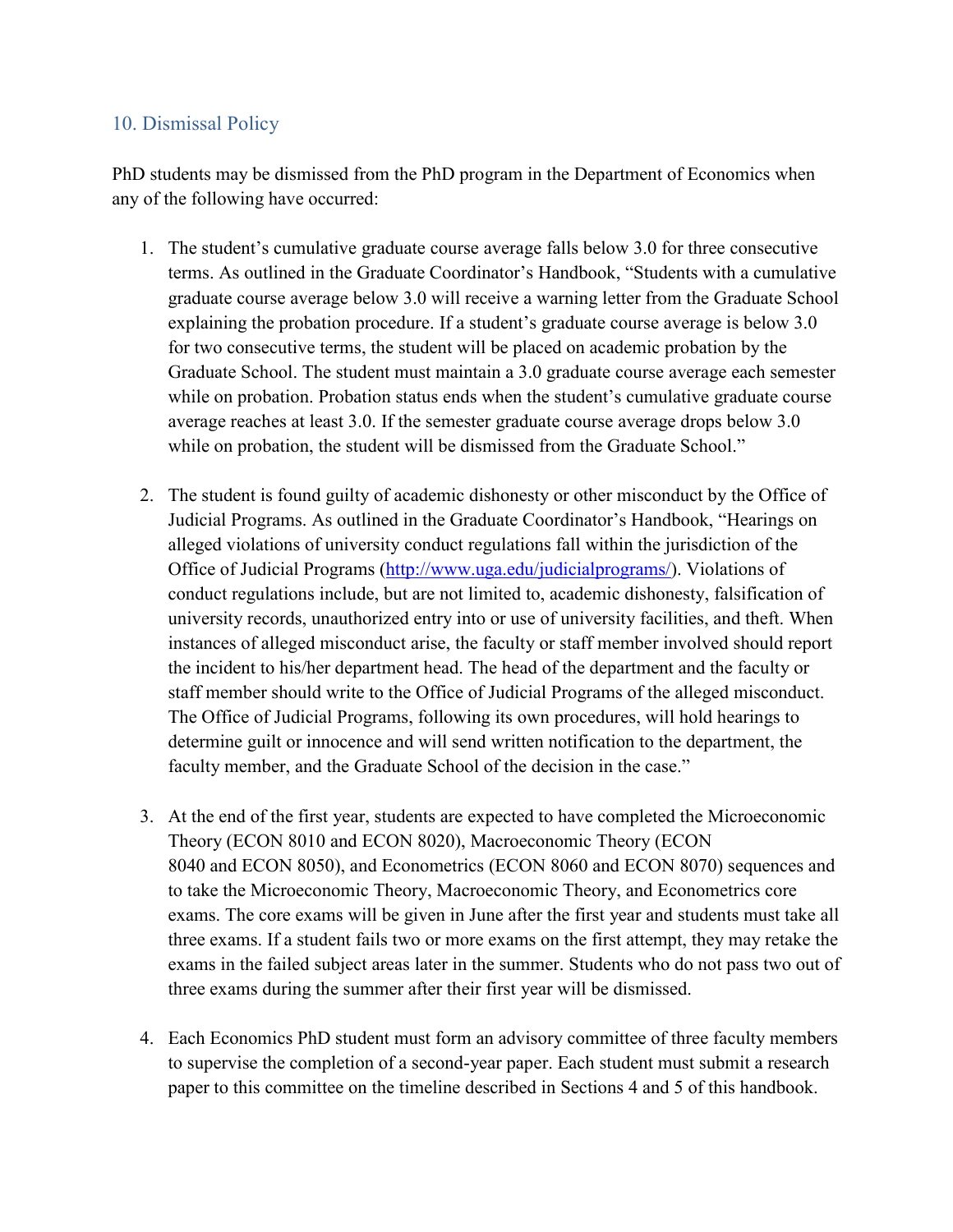Failure to achieve any of these deadlines is cause for dismissal.

5. The Graduate School requires all PhD students to pass an oral comprehensive exam to be admitted to PhD candidacy. The comprehensive oral exam must be scheduled by January 31 of a student's third year in the program. In addition, students must pass the oral exam (two attempts permitted in total) prior to the first day of the fall semester of the student's fourth year. Failure to meet either of these deadlines is cause for dismissal.